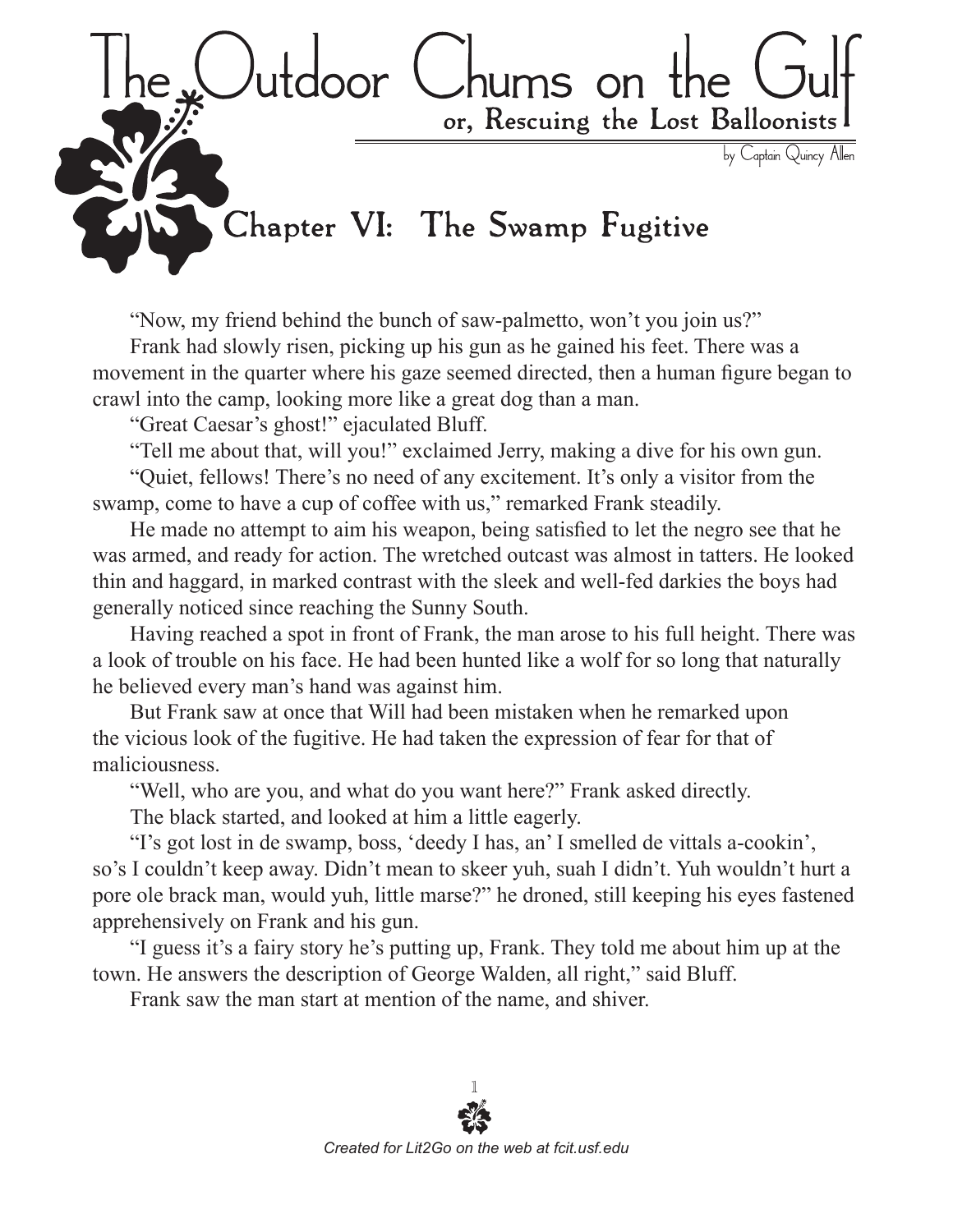"That's your name, all right, I can see. Now, George, what have you been doing to make you hide out like this in the swamp?" demanded the other sternly.

"Reckons as how I ain't wanted 'round dis section, boss. Ain't done nothin' so very ba-ad, but seems like we-uns kain't git on. Some o' the white gentlemen dey got it in fo' me, an' it was either a case o' hidin' out er takin' a coat o' tar an' feathers. I reckoned I'd rather lay in de swamp a while. But, boss, I 'clar tuh Moses I'se mighty nigh starved tuh death, I is."

The man had evidently come to the conclusion that these Northern lads, with the motor-boat, could hardly be hunting fugitive blacks in the swamp. He was beginning to recover a little of his courage.

"How about that, Bluff? What did the people in the town say he had done?" asked Frank.

"Oh, nothing much, only, just as he says, he's an undesirable citizen around the place. I think they said he had a weakness for chickens, and could not keep from sneaking into a coop if half a chance presented itself," replied the other.

Frank smiled.

"Well, I believe that has never been called more than a weakness with a colored man, in the North. People who keep chickens should see to it that a poor fellow is not tempted beyond his strength. Locks are cheap enough. Then our friend George has not been doing anything particularly villainous?"

"Deed an' 'deed I ain't, boss. I's only wantin' tuh git outen dis kentry. I's got a darter married, an' livin' at Chattanooga. If I kin on'y git up dar, she'd nigh die wid happiness. An' if I felt a little stronger I'd try an' walk de hull way, so I would, young marse!" exclaimed the other eagerly.

They could see him sniffing the air, after the manner of a hungry dog that scents a bone near by.

"Sit down, George. I'm going to make you a pot of coffee such as you never tasted in all your life," said Will at this juncture.

The negro turned his eyes upon him gratefully. He might be a ne'er-do-well, and a genuine nuisance around the town on the river where he had grown up, but to the generous-hearted lads from the North he was only a poor hungry human being, and fortune had been very good to them.

"And I'll cook him some bacon. I bet it's been a long time since he put a bit between his teeth," declared Bluff, wishing to be in the game.

"Good for you, boys! I think, myself, that this old fellow may have been more sinned against than sinning; though perhaps he's wise in wanting to make a change of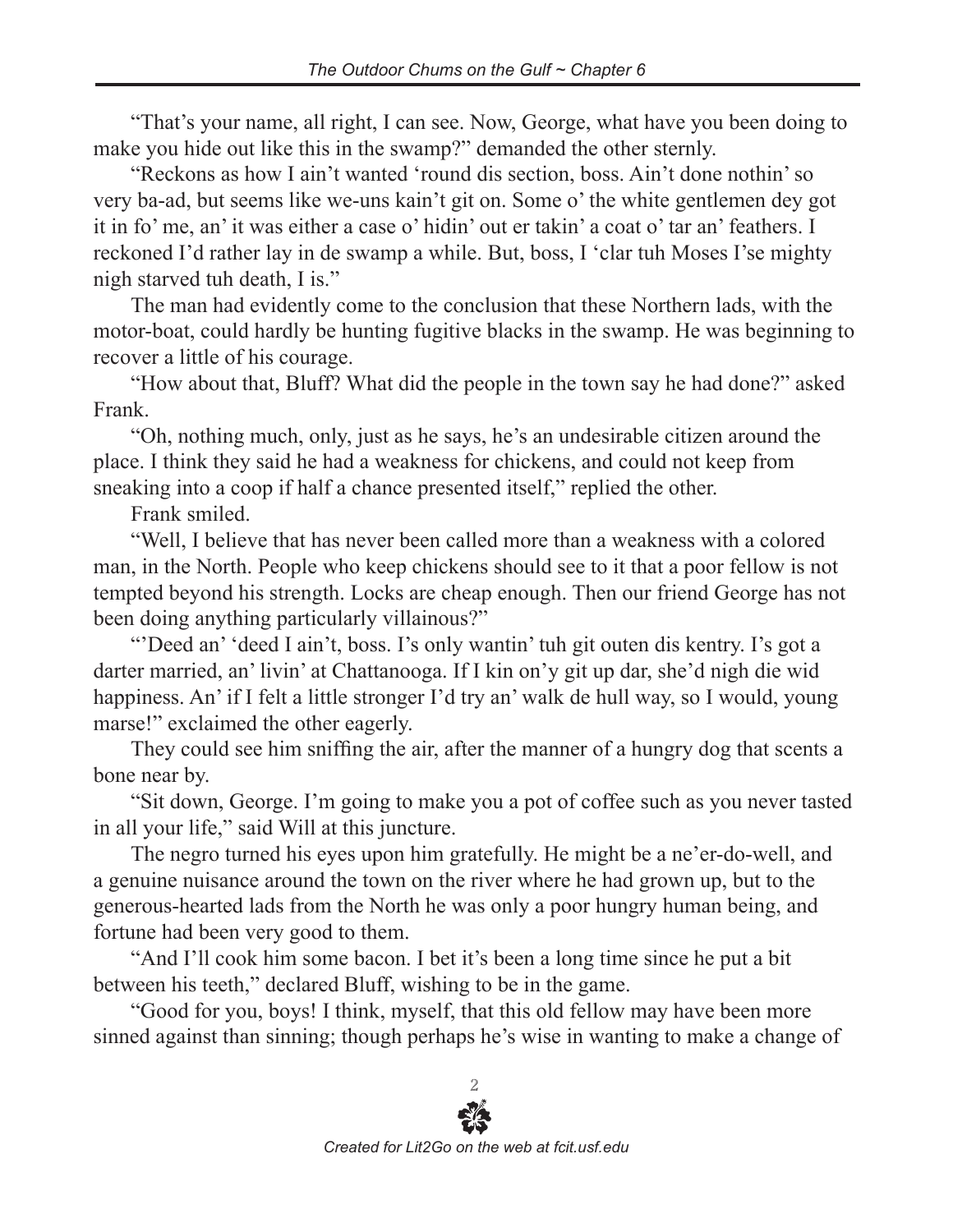base since they're all down on him around here. We ought to show our thanks for the many favors that have been showered on us, and the best way to do it is to help some less fortunate fellow"

"Talk to me about your Good Samaritan! We've got several of 'em right here in this camp, and as I don't want to be left out in the cold, I'm going to make George here a present of that shirt I took such a dislike to. He won't mind the objectionable color, I reckon," spoke up Jerry.

The black man sat there, grinning from ear to ear. He could hardly believe his hearing. These campers, whom he had at first feared were there to drag him back to town, so that he might afford sport for the young hotbloods, had turned out to be the only friends he had known for many a day.

He tried to express his gratitude, but, of course, stumbled so that they told him they were ready to take it all for granted.

When the meal was ready he ate until he could contain no more. Jerry watched him with a queer expression on his face, and for once he realized how near starvation a human being may get at times.

At the same time, George was a bit uneasy. He kept looking around, as though he feared lest others might appear who would not be so kindly disposed toward him. Hence, after he had finished his supper, he showed a disposition to depart, telling them that he had a shack in the swamp.

Frank did not attempt to hinder him, for he saw that the man could not wholly get over his suspicion that there might be some trick back of this generous hospitality. George had evidently been educated in the belief that no one ever assisted a black man unless he had an ax to grind.

Before he went they gave him some bacon and a little can of ground coffee. As Cousin Archie had supplied much more than they could ever use on the trip, all of them thought they could easily afford to be a bit generous, since the occasion had come to their very door, as it were.

When George had faded away in the shadows the boys resumed the tasks his coming had interrupted. Naturally enough, their conversation was in connection with the great questions which the South had had to struggle with since the emancipation proclamation had freed so many million blacks and placed them on their own responsibility.

"I don't suppose any of you want to get the single tent out and sleep ashore tonight?" said Frank finally, as he saw his comrades yawning, as if ready to turn in.

"Not me," answered Bluff immediately.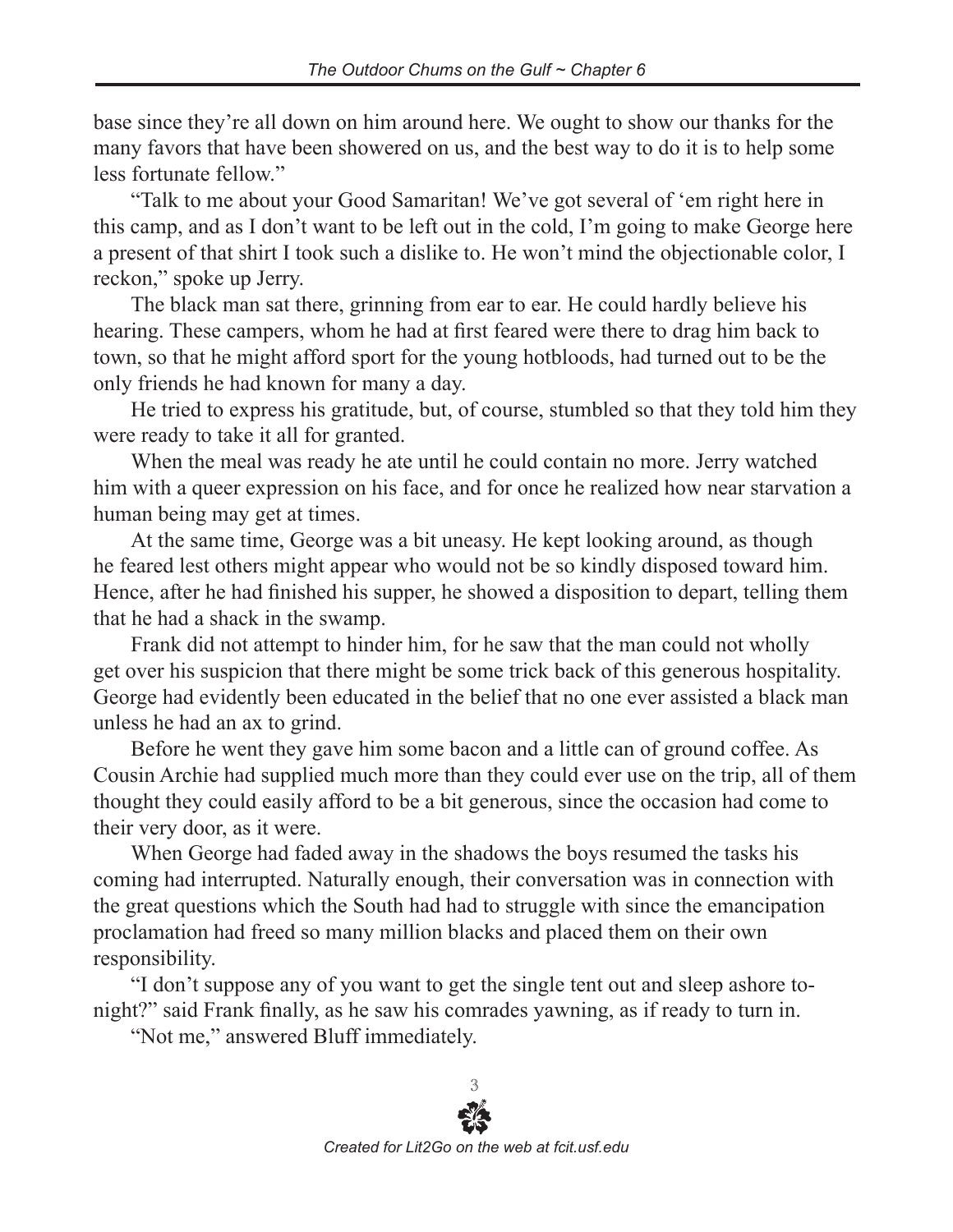"Some time later on I'm going to try it, but I want to get used to these queer scenes first," remarked Will.

"He thinks an alligator might crawl up out of the river and gobble him up," laughed Jerry.

"Well, we haven't heard from you yet. Are you getting out the tent?" asked Frank.

"I would, only it's such a bother. On the whole, I'm contented with the snug little bunky on board," came the answer, at which Will shrugged his shoulders, as if to say he knew it would be so.

"All right, then; let's go aboard. I'll fix up the fire here so it will burn a few hours anyway. Kind of cheerful to see it as a fellow sits out his watch. This log, pushed over to the blaze, might answer," observed Frank, suiting the action to his words.

"Then we do keep a watch?" queried Bluff.

Frank looked around at their gloomy and impressive surroundings and then raised his eyebrows in an expressive manner.

"You just bet we do!" exclaimed Jerry. "Here's a swamp with all manner of wild animals in it, from alligators and wildcats to mosquitoes by the million. How do we know but what some of them might take a notion to come aboard in the night? I can see myself waking up to find a bobtailed cat cuddling up under my blanket with me; or a ten-foot 'gator sprawled out across Will, here, asking to have his picture taken. Tell me about that, will you, fellows?"

"And then there may be other coons in hiding here; chaps who are wanted for something far more desperate than poor old George. They might murder us all in our sleep. Oh, yes, let us have a watch, by all means. I agree to sit it out for the first two hours if Frank will take the second," cried Will.

So it was settled. They went aboard, and made preparations for sleep. Of course, there were no regular bunks aboard the Jessamine, since the space was too limited to admit of such luxuries. When the cruisers wanted to retire, two of them made beds of the seats, and the others found a suitable couch in the bottom. In case of rain, the automobile top would protect them; but in dry weather it could be left partly off, so as to insure more air.

Frank and Will had the seats first on this night, for it had been so arranged that they would change around each night, so as to give every fellow a chance. As Bluff put it, "just like we were playing a scrub game of ball, each one getting a chance to pitch and catch in turn."

Will took up his place on the side toward the shore. It was some little time before his comrades all settled down, but finally he knew they slept. He sat there, watching the